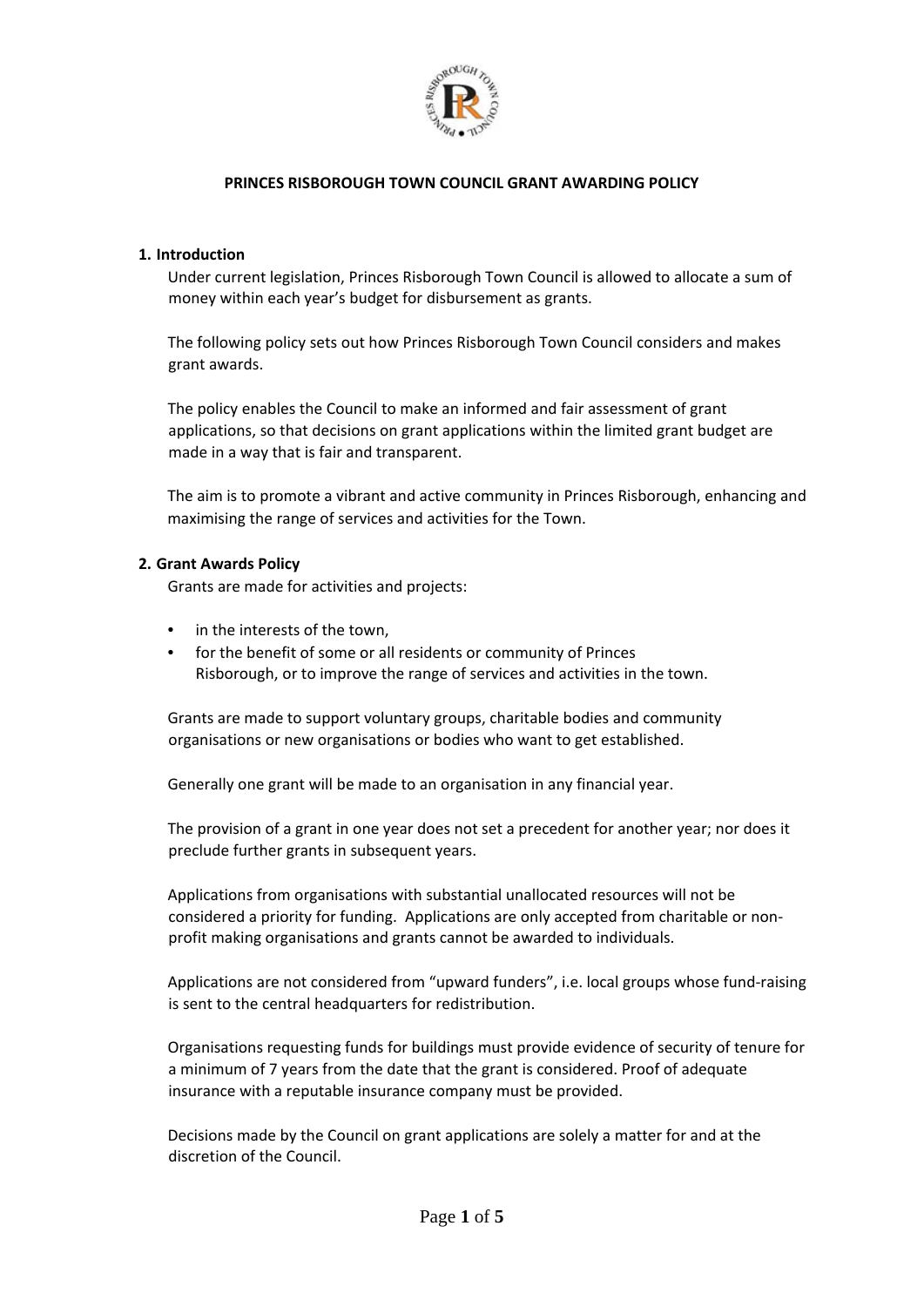

The Town Council reserves the right to decline any application or to apply conditions to the grant.

## **3. Panel**

The Panel consists of the Mayor and the Chairman of each of the Committees (Finance Committee) who considers the applications for grant aid for recommendation to the Town Council.

The funds are modest, so when considering applications the Panel look at how the application benefits the majority of the community.

The Panel presents its recommendation to the Town Council for approval at the Estimates Meeting in November each year. The Panel may require successful applications to provide progress reports. There may also be a request for a site visits and meetings with the applicants to discuss the viability of the proposed project.

In exceptional circumstances and at the discretion of the Town Council, an award maybe considered throughout the year subject to available funds.

### **4. What will not be funded?**

Grants will not be awarded for activities that:

- should be met from statutory responsibilities
- could reasonably be expected to be funded from other sources
- could reasonably be expected to be funded from members' subscriptions
- seek to promote or oppose a party political viewpoint or activity
- seek to promote or oppose a religious viewpoint or activity
- seek to fund professional services
- seek to fund salary, routine or other administration costs

#### **5. Applications**

Applications are received and are considered at the Estimates Meeting in November each year for the following financial year.

In exceptional circumstance and at the discretion of the Town Council, an award may be considered throughout the year, subject to available funds.

Grant applications will only be considered if submitted on a Grant Application Form with all supporting documentation. It is therefore important that all the questions on the application form are answered as fully as possible to provide a detailed picture of your proposed project or of the activities of your organisation within the town.

Please use the minor Grants application form for Grants up to £250.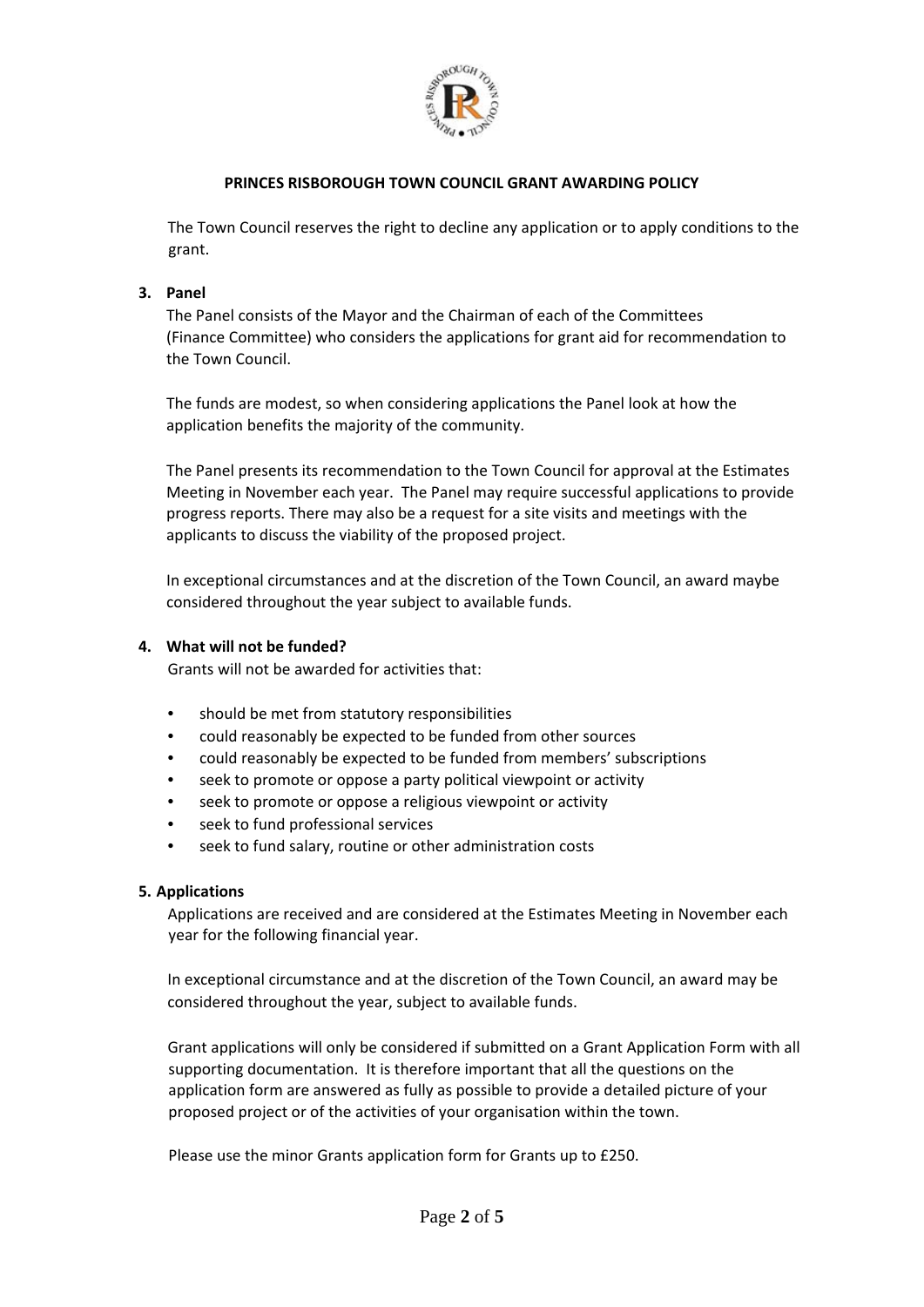

# **PRINCES RISBOROUGH TOWN COUNCIL GRANT AWARDING POLICY** Amounts **over £1000 will be given only in exceptional circumstances.**

## **6. Considering applications**

The Town Council aims to make the grant making and assessment process as open and clear as possible. To achieve this aim we hold open committee meetings, where we discuss individual applications in front of the public and press.

However, the Town Council would always want to respect the confidentiality of information given by any other person. We would judge on a case‐by‐case basis what it would be appropriate to reveal.

We recognise the need to maintain the confidentiality of vulnerable groups and individuals, and their details will not be made public in any way, except as required by law. If you think your application falls within this category, please let us know.

The Finance Committee, on behalf of the Town Council will consider whether funding requested is commensurate with the benefit obtained by the residents of Princes Risborough, including:

- how well the grant will meet the needs of the community
- how effectively your group will use the grant
- whether the costs are appropriate
- whether realistic level of contributions have been or are being raised locally
- whether the applicant could reasonably have been expected to obtain sufficient funding from a more appropriate source
- how the group is managed

The application form does not necessarily reflect all the information used by the Committee to decide on applications. The Committee may seek additional information to check your application and organisation.

Groups working with young people and/or vulnerable adults will be required to have protection policies in place and all staff are to have valid police checks.

Applicants will be expected to demonstrate that they have adequate public liability or other insurance for their activities wherever required.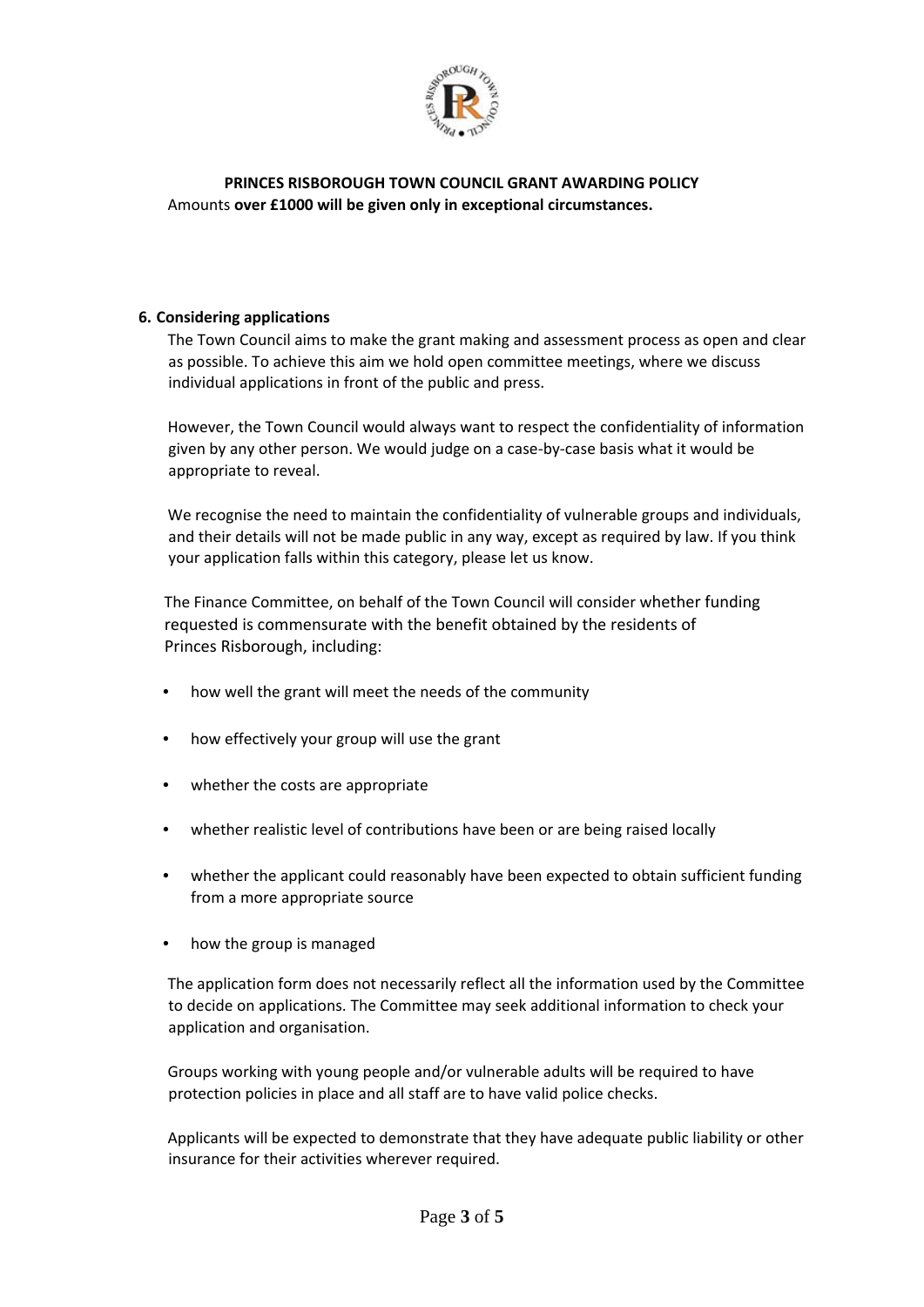

If the applicant has received funding in the previous year the Council must be satisfied that the applicant has delivered that project or service to a satisfactory level.

# **Please do not hesitate to contact the Town Clerk if you would like to talk through the application form before completing it.**

### **7. Award of Grants**

Applicants will be informed of the decision on their grant application within two weeks of the Finance Committee meeting considering the application.

Grant awards will be paid by cheque to the bank account of the organisation. Cheques will not be made payable to individuals.

The grant award cannot be increased after the decision to award has been made.

### **8. Grant Award Conditions**

Grant awards are made subject to the following conditions:

- The grant award must be used for the purpose for which the application was made.
- You must use the grant within one year.
- We recognise that project timescales can slip for good reasons we would expect to be informed of any problems. If a project does not ultimately proceed as planned we would expect the grant to be returned.
- If the grant is requested for a specific item, proof of purchase should be available if subsequently required by the Town Council
- The applicant will provide to the Council all such assistance as is reasonably necessary to enable the Council to comply with its requirements under the Freedom of Information Act.
- The applicant will acknowledge the contribution made by the Council when arranging promotional activity or literature including press releases relating to the application.
- The Town Council may recognise successful groups in its own newsletter and reports to the Town.

#### **9. When a grant may have to be repaid**

If the group is unable to use the award for the stated purpose, all monies must be returned to the Town Council.